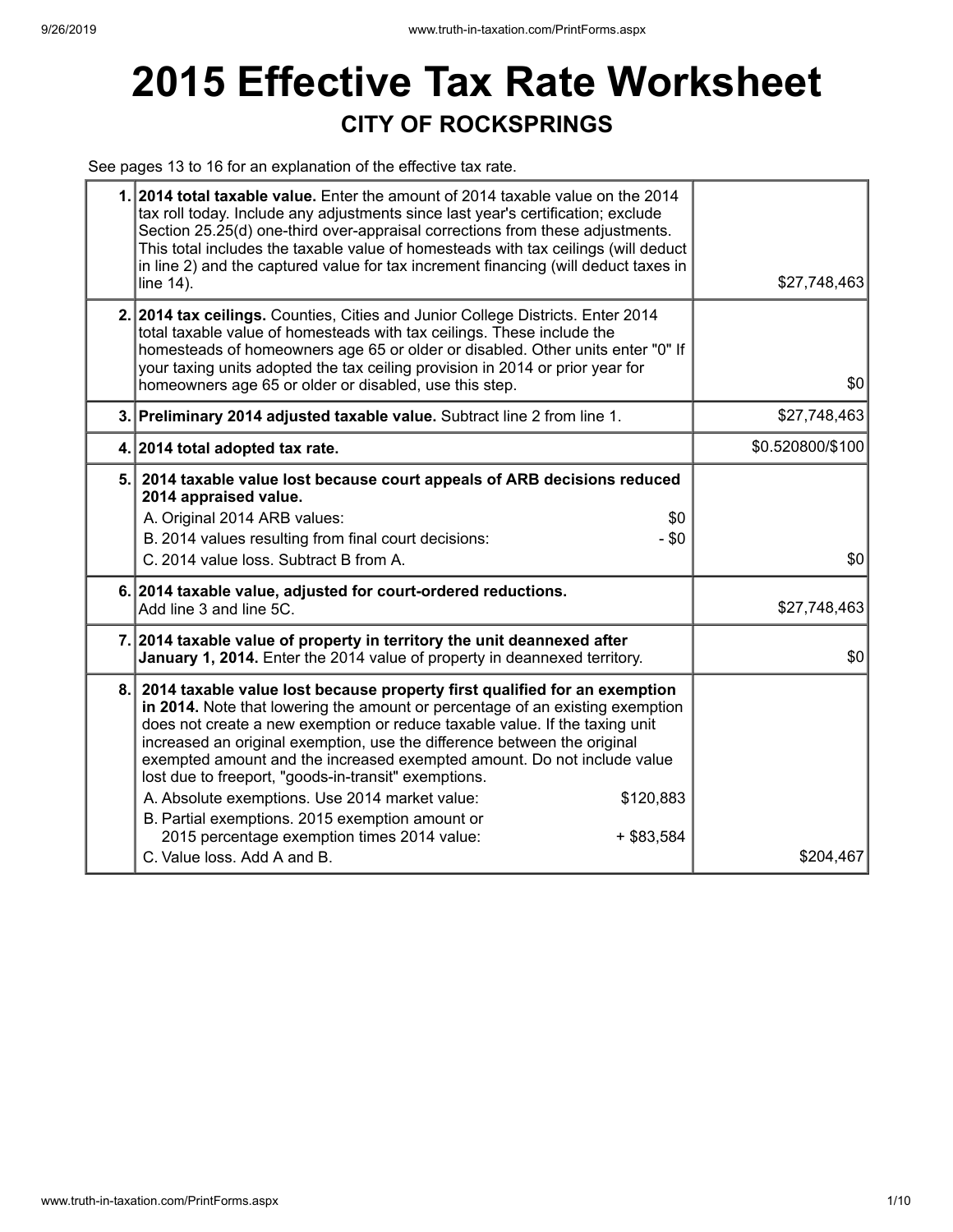## **2015 Effective Tax Rate Worksheet (continued) CITY OF ROCKSPRINGS**

| 9.  | 2014 taxable value lost because property first qualified for agricultural<br>appraisal (1-d or 1-d-1), timber appraisal, recreational/scenic appraisal or<br>public access airport special appraisal in 2015. Use only those properties<br>that first qualified in 2015; do not use properties that qualified in 2014.                                                                                                                           |              |
|-----|--------------------------------------------------------------------------------------------------------------------------------------------------------------------------------------------------------------------------------------------------------------------------------------------------------------------------------------------------------------------------------------------------------------------------------------------------|--------------|
|     | A. 2014 market value:<br>\$0<br>$-$ \$0                                                                                                                                                                                                                                                                                                                                                                                                          |              |
|     | B. 2015 productivity or special appraised value:<br>C. Value loss. Subtract B from A.                                                                                                                                                                                                                                                                                                                                                            | \$0          |
|     | 10. Total adjustments for lost value. Add lines 7, 8C and 9C.                                                                                                                                                                                                                                                                                                                                                                                    | \$204,467    |
|     | 11. 2014 adjusted taxable value. Subtract line 10 from line 6.                                                                                                                                                                                                                                                                                                                                                                                   | \$27,543,996 |
|     | 12. Adjusted 2014 taxes. Multiply line 4 by line 11 and divide by \$100.                                                                                                                                                                                                                                                                                                                                                                         | \$143,449    |
|     | 13. Taxes refunded for years preceding tax year 2014. Enter the amount of<br>taxes refunded during the last budget year for tax years preceding tax year<br>2014. Types of refunds include court decisions, Section 25.25(b) and (c)<br>corrections and Section 31.11 payment errors. Do not include refunds for tax<br>year 2014. This line applies only to tax years preceding tax year 2014.                                                  | \$660        |
|     | 14. Taxes in tax increment financing (TIF) for tax year 2014. Enter the amount of<br>taxes paid into the tax increment fund for a reinvestment zone as agreed by the<br>taxing unit. If the unit has no 2015 captured appraised value in Line 16D, enter<br>"0."                                                                                                                                                                                 | \$0          |
|     | 15. Adjusted 2014 taxes with refunds. Add lines 12 and 13, subtract line 14.                                                                                                                                                                                                                                                                                                                                                                     | \$144,109    |
| 16. | Total 2015 taxable value on the 2015 certified appraisal roll today. This<br>value includes only certified values and includes the total taxable value of<br>homesteads with tax ceilings (will deduct in line 18). These homesteads<br>includes homeowners age 65 or older or disabled.<br>A. Certified values only:<br>\$30,244,852<br>B. Counties: Include railroad rolling stock values<br>certified by the Comptroller's office:<br>$+$ \$0 |              |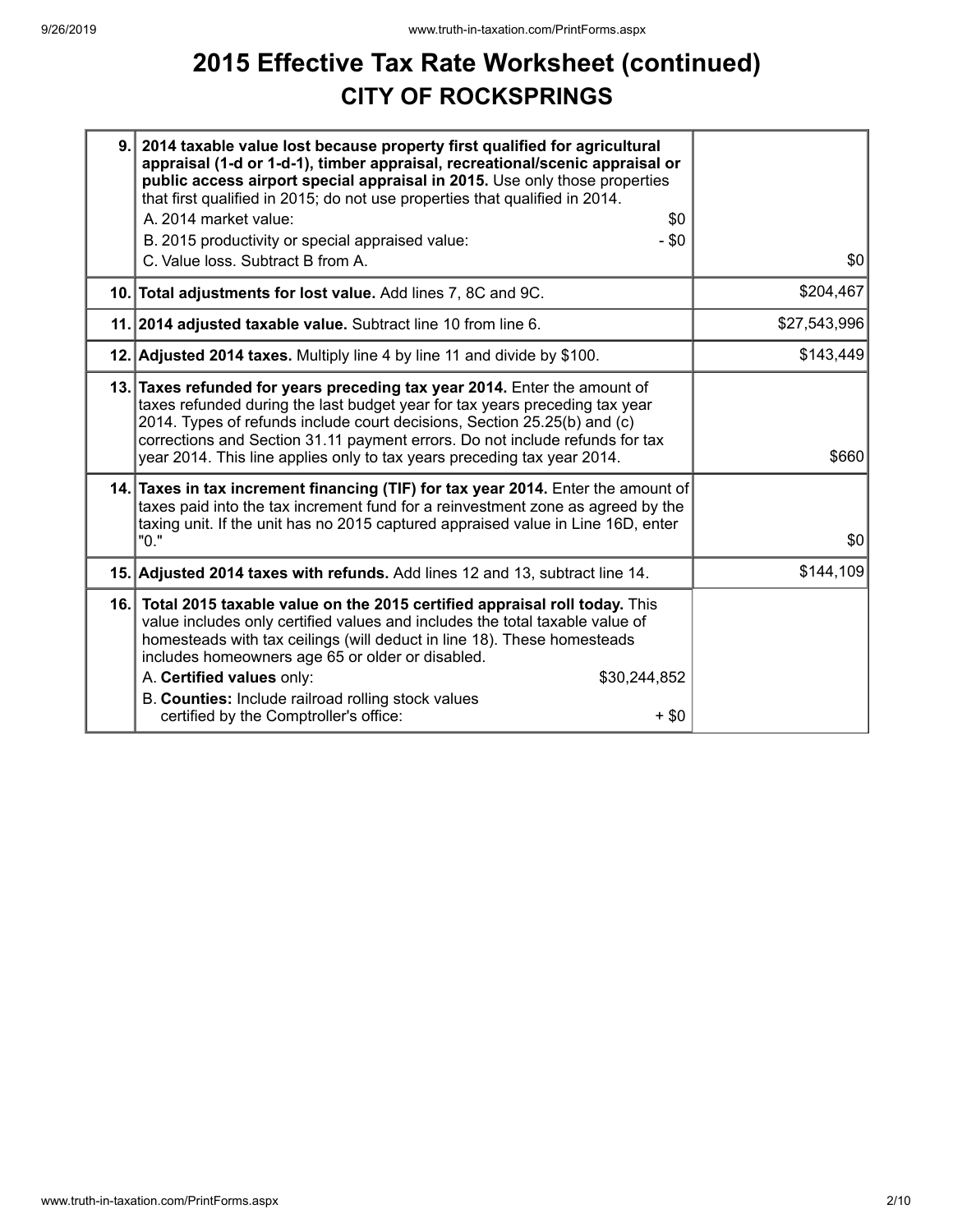#### **2015 Effective Tax Rate Worksheet (continued) CITY OF ROCKSPRINGS**

| 16.<br>(cont.) | C. Pollution control exemption: Deduct the value<br>of property exempted for the current tax year for<br>the first time as pollution control property (use this<br>line based on attorney's advice):<br>D. Tax increment financing: Deduct the 2015<br>captured appraised value of property taxable by a<br>taxing unit in a tax increment financing zone for<br>which the 2015 taxes will be deposited into the<br>tax increment fund. Do not include any new<br>property value that will be included in line 21<br>below.<br>E. Total 2015 value. Add A and B, then subtract C                                                                                                                                                                                                                                                                                                                                                                                                                                                                                                                                                                                                                       | $-$ \$0<br>$-$ \$0 |              |
|----------------|--------------------------------------------------------------------------------------------------------------------------------------------------------------------------------------------------------------------------------------------------------------------------------------------------------------------------------------------------------------------------------------------------------------------------------------------------------------------------------------------------------------------------------------------------------------------------------------------------------------------------------------------------------------------------------------------------------------------------------------------------------------------------------------------------------------------------------------------------------------------------------------------------------------------------------------------------------------------------------------------------------------------------------------------------------------------------------------------------------------------------------------------------------------------------------------------------------|--------------------|--------------|
|                | and D.                                                                                                                                                                                                                                                                                                                                                                                                                                                                                                                                                                                                                                                                                                                                                                                                                                                                                                                                                                                                                                                                                                                                                                                                 |                    | \$30,244,852 |
| 17.            | Total value of properties under protest or not included on certified<br>appraisal roll.<br>A. 2015 taxable value of properties under protest.<br>The chief appraiser certifies a list of properties still<br>under ARB protest. The list shows the district's<br>value and the taxpayer's claimed value, if any or<br>an estimate of the value if the taxpayer wins. For<br>each of the properties under protest, use the<br>lowest of these values. Enter the total value.<br>B. 2015 value of properties not under protest or<br>included on certified appraisal roll. The chief<br>appraiser gives taxing units a list of those taxable<br>properties that the chief appraiser knows about<br>but are not included at appraisal roll certification.<br>These properties also are not on the list of<br>properties that are still under protest. On this list<br>of properties, the chief appraiser includes the<br>market value, appraised value and exemptions for<br>the preceding year and a reasonable estimate of<br>the market value, appraised value and<br>exemptions for the current year. Use the lower<br>market, appraised or taxable value (as<br>appropriate). Enter the total value. | \$0<br>$+$ \$0     |              |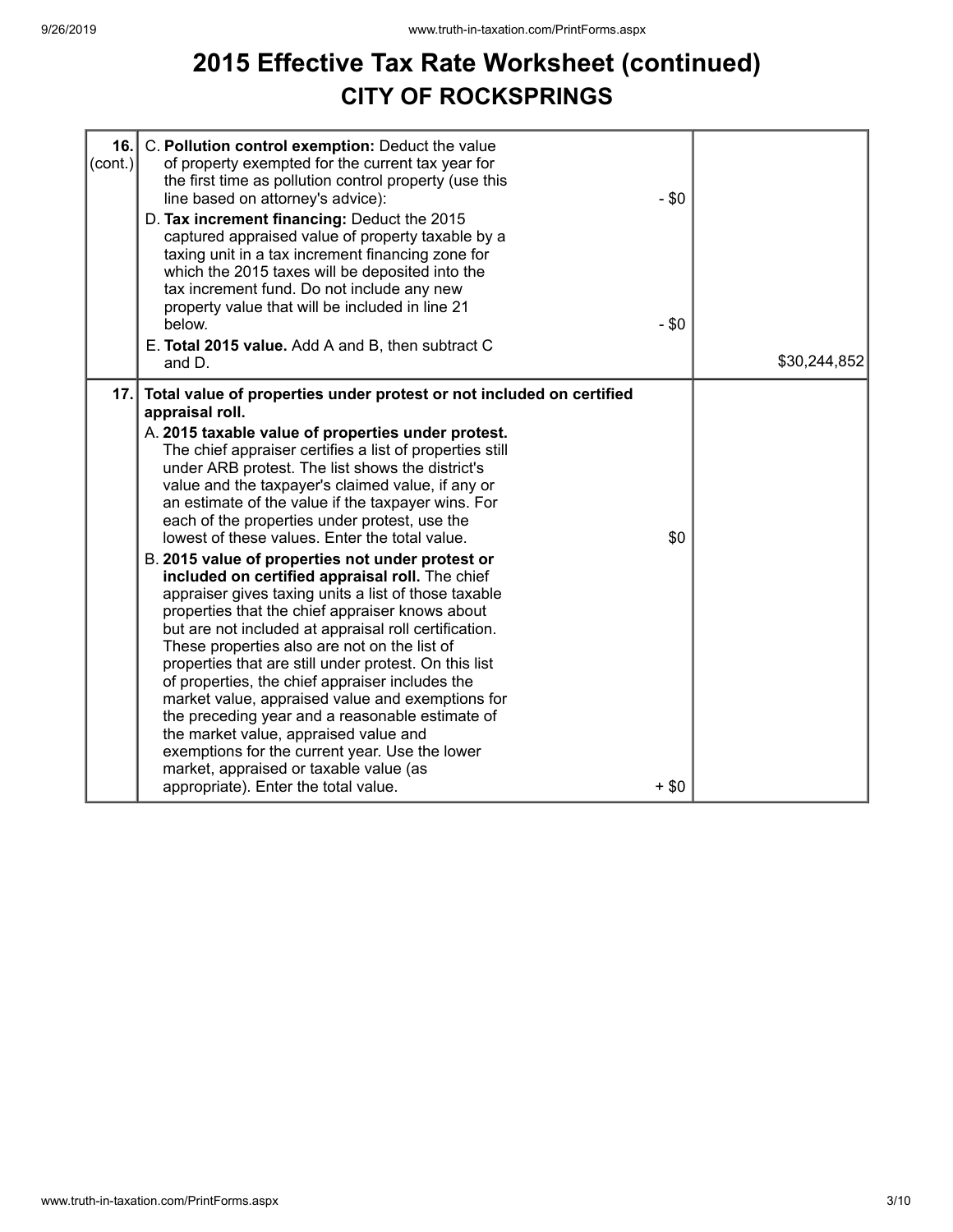## **2015 Effective Tax Rate Worksheet (continued) CITY OF ROCKSPRINGS**

| 17.<br> cont. | C. Total value under protest or not certified. Add<br>A and B.                                                                                                                                                                                                                                                                                                                                                                                                                                                                                                                                                                                                                                                                                                                                                                                                                                                                               | \$0            |
|---------------|----------------------------------------------------------------------------------------------------------------------------------------------------------------------------------------------------------------------------------------------------------------------------------------------------------------------------------------------------------------------------------------------------------------------------------------------------------------------------------------------------------------------------------------------------------------------------------------------------------------------------------------------------------------------------------------------------------------------------------------------------------------------------------------------------------------------------------------------------------------------------------------------------------------------------------------------|----------------|
|               | 18. 2015 tax ceilings. Counties, cities and junior colleges enter 2015 total taxable<br>value of homesteads with tax ceilings. These include the homesteads of<br>homeowners age 65 or older or disabled. Other units enter "0." If your taxing<br>units adopted the tax ceiling provision in 2014 or prior year for homeowners<br>age 65 or older or disabled, use this step.                                                                                                                                                                                                                                                                                                                                                                                                                                                                                                                                                               | 30             |
|               | 19. 2015 total taxable value. Add lines 16E and 17C. Subtract line 18.                                                                                                                                                                                                                                                                                                                                                                                                                                                                                                                                                                                                                                                                                                                                                                                                                                                                       | \$30,244,852   |
|               | 20. Total 2015 taxable value of properties in territory annexed after January<br>1, 2008. Include both real and personal property. Enter the 2015 value of<br>property in territory annexed.                                                                                                                                                                                                                                                                                                                                                                                                                                                                                                                                                                                                                                                                                                                                                 | \$0            |
|               | 21. Total 2015 taxable value of new improvements and new personal property<br>located in new improvements. "New" means the item was not on the<br>appraisal roll in 2014. An improvement is a building, structure, fixture or fence<br>erected on or affixed to land. A transportable structure erected on its owner's<br>land is also included unless it is held for sale or is there only temporarily. New<br>additions to existing improvements may be included if the appraised value can<br>be determined. New personal property in a new improvement must have been<br>brought into the unit after January 1, 2014 and be located in a new<br>improvement. New improvements do include property on which a tax<br>abatement agreement has expired for 2015. New improvements do not include<br>mineral interests produced for the first time, omitted property that is back<br>assessed and increased appraisals on existing property. | \$721,495      |
|               | 22. Total adjustments to the 2015 taxable value. Add lines 20 and 21.                                                                                                                                                                                                                                                                                                                                                                                                                                                                                                                                                                                                                                                                                                                                                                                                                                                                        | \$721,495      |
|               | 23. 2015 adjusted taxable value. Subtract line 22 from line 19.                                                                                                                                                                                                                                                                                                                                                                                                                                                                                                                                                                                                                                                                                                                                                                                                                                                                              | \$29,523,357   |
|               | 24. 2015 effective tax rate. Divide line 15 by line 23 and multiply by \$100.                                                                                                                                                                                                                                                                                                                                                                                                                                                                                                                                                                                                                                                                                                                                                                                                                                                                | \$0.4881/\$100 |
|               | 25. COUNTIES ONLY. Add together the effective tax rates for each type of tax the<br>county levies. The total is the 2015 county effective tax rate.                                                                                                                                                                                                                                                                                                                                                                                                                                                                                                                                                                                                                                                                                                                                                                                          |                |
|               | <b>Fund Name</b><br><b>Tax Rate</b><br>${fields.1}$<br>${fields2}$                                                                                                                                                                                                                                                                                                                                                                                                                                                                                                                                                                                                                                                                                                                                                                                                                                                                           | $$$ /\$100     |

A county, city or hospital district that adopted the additional sales tax in November 2014 or in May 2015 must adjust its effective tax rate. *The Additional Sales Tax Rate Worksheet* on page 39 sets out this adjustment. Do not forget to complete the *Additional Sales Tax Rate Worksheet* if the taxing unit adopted the additional sales tax on these dates.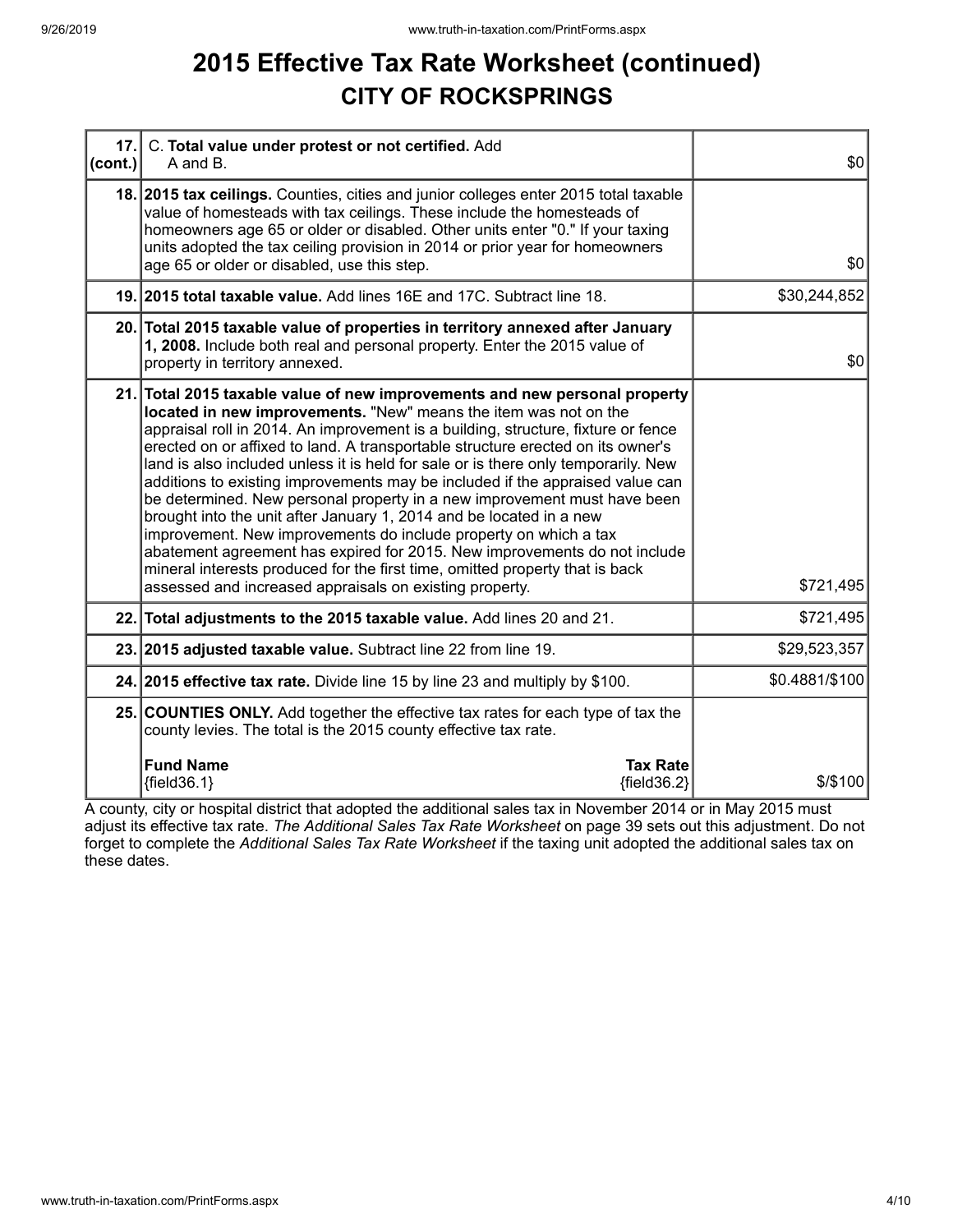## **2015 Rollback Tax Rate Worksheet CITY OF ROCKSPRINGS**

#### See pages 17 to 21 for an explanation of the rollback tax rate.

|      | 26. 2014 maintenance and operations (M&O) tax rate.                                                                                                                                                                                                                                                                                                                                                                                                                                                                                                                                                                                                                                                                                                                                                                                                                                                                                                                                                                                                                                                                                                                                                                                                                                                                           | \$0.520800/\$100 |
|------|-------------------------------------------------------------------------------------------------------------------------------------------------------------------------------------------------------------------------------------------------------------------------------------------------------------------------------------------------------------------------------------------------------------------------------------------------------------------------------------------------------------------------------------------------------------------------------------------------------------------------------------------------------------------------------------------------------------------------------------------------------------------------------------------------------------------------------------------------------------------------------------------------------------------------------------------------------------------------------------------------------------------------------------------------------------------------------------------------------------------------------------------------------------------------------------------------------------------------------------------------------------------------------------------------------------------------------|------------------|
|      | 27. 2014 adjusted taxable value. Enter the amount from line 11.                                                                                                                                                                                                                                                                                                                                                                                                                                                                                                                                                                                                                                                                                                                                                                                                                                                                                                                                                                                                                                                                                                                                                                                                                                                               | \$27,543,996     |
| 28.1 | 2014 M&O taxes.<br>\$143,449<br>A. Multiply line 26 by line 27 and divide by \$100.<br>B. Cities, counties and hospital districts with<br>additional sales tax: Amount of additional sales<br>tax collected and spent on M&O expenses in<br>2014. Enter amount from full year's sales tax<br>revenue spent for M&O in 2014 fiscal year, if any.<br>Other units, enter "0." Counties exclude any<br>amount that was spent for economic development<br>$+$ \$185<br>grants from the amount of sales tax spent.<br>C. Counties: Enter the amount for the state criminal<br>justice mandate. If second or later year, the<br>amount is for increased cost above last year's<br>amount. Other units, enter "0."<br>$+$ \$0<br>D. Transferring function: If discontinuing all of a<br>department, function or activity and transferring it<br>to another unit by written contract, enter the<br>amount spent by the unit discontinuing the<br>function in the 12 months preceding the month of<br>this calculation. If the unit did not operate this<br>function for this 12-month period, use the amount<br>spent in the last full fiscal year in which the unit<br>operated the function. The unit discontinuing the<br>function will subtract this amount in H below. The<br>unit receiving the function will add this amount in |                  |
|      | H below. Other units, enter "0."<br>$+/-$ \$0                                                                                                                                                                                                                                                                                                                                                                                                                                                                                                                                                                                                                                                                                                                                                                                                                                                                                                                                                                                                                                                                                                                                                                                                                                                                                 |                  |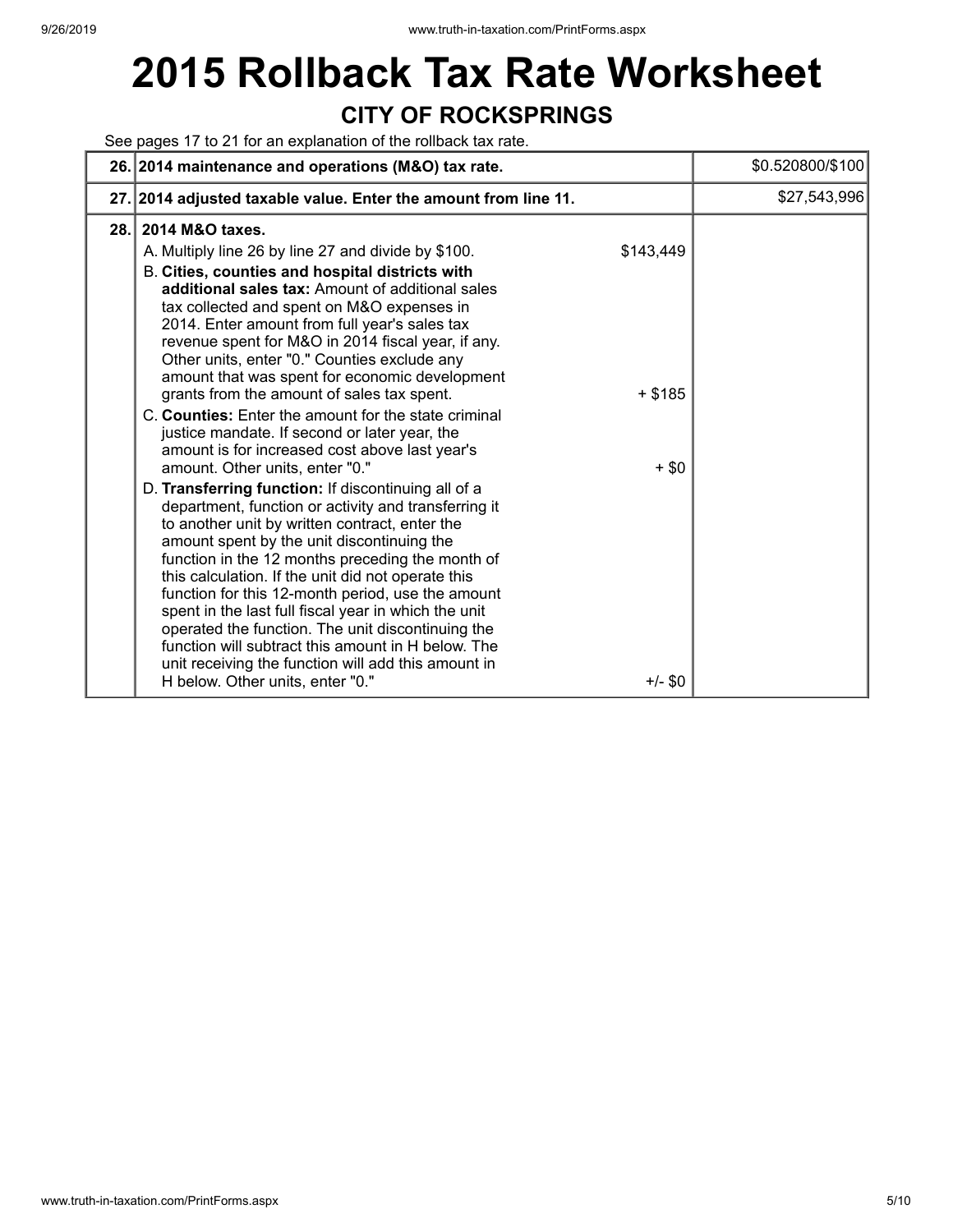#### **2015 Rollback Tax Rate Worksheet (continued) CITY OF ROCKSPRINGS**

| 28.<br>$ _{\rm (cont.)} $ | E. Taxes refunded for years preceding tax year<br>2014: Enter the amount of M&O taxes refunded<br>during the last budget year for tax years<br>preceding tax year 2014. Types of refunds<br>include court decisions, Section 25.25(b) and (c)<br>corrections and Section 31.11 payment errors.<br>Do not include refunds for tax year 2014. This<br>line applies only to tax years preceding tax year<br>2014.<br>F. Enhanced indigent health care expenditures:<br>Enter the increased amount for the current year's<br>enhanced indigent health care expenditures<br>above the preceding tax year's enhanced<br>indigent health care expenditures, less any state<br>assistance.<br>G. Taxes in tax increment financing (TIF): Enter<br>the amount of taxes paid into the tax increment<br>fund for a reinvestment zone as agreed by the<br>taxing unit. If the unit has no 2015 captured<br>appraised value in Line 16D, enter "0."<br>H. Adjusted M&O Taxes. Add A, B, C, E and F. For<br>unit with D, subtract if discontinuing function and | $+$ \$185<br>$+$ \$0<br>$-$ \$0 |                |
|---------------------------|---------------------------------------------------------------------------------------------------------------------------------------------------------------------------------------------------------------------------------------------------------------------------------------------------------------------------------------------------------------------------------------------------------------------------------------------------------------------------------------------------------------------------------------------------------------------------------------------------------------------------------------------------------------------------------------------------------------------------------------------------------------------------------------------------------------------------------------------------------------------------------------------------------------------------------------------------------------------------------------------------------------------------------------------------|---------------------------------|----------------|
|                           | add if receiving function. Subtract G.                                                                                                                                                                                                                                                                                                                                                                                                                                                                                                                                                                                                                                                                                                                                                                                                                                                                                                                                                                                                            |                                 | \$143,819      |
|                           | 29. 2015 adjusted taxable value.<br>Enter line 23 from the Effective Tax Rate Worksheet.                                                                                                                                                                                                                                                                                                                                                                                                                                                                                                                                                                                                                                                                                                                                                                                                                                                                                                                                                          |                                 | \$29,523,357   |
|                           | 30. 2015 effective maintenance and operations rate.<br>Divide line 28H by line 29 and multiply by \$100.                                                                                                                                                                                                                                                                                                                                                                                                                                                                                                                                                                                                                                                                                                                                                                                                                                                                                                                                          |                                 | \$0.4871/\$100 |
|                           | 31. 2015 rollback maintenance and operation rate.<br>Multiply line 30 by 1.08. (See lines 49 to 52 for additional rate for pollution<br>control expenses.                                                                                                                                                                                                                                                                                                                                                                                                                                                                                                                                                                                                                                                                                                                                                                                                                                                                                         |                                 | \$0.5260/\$100 |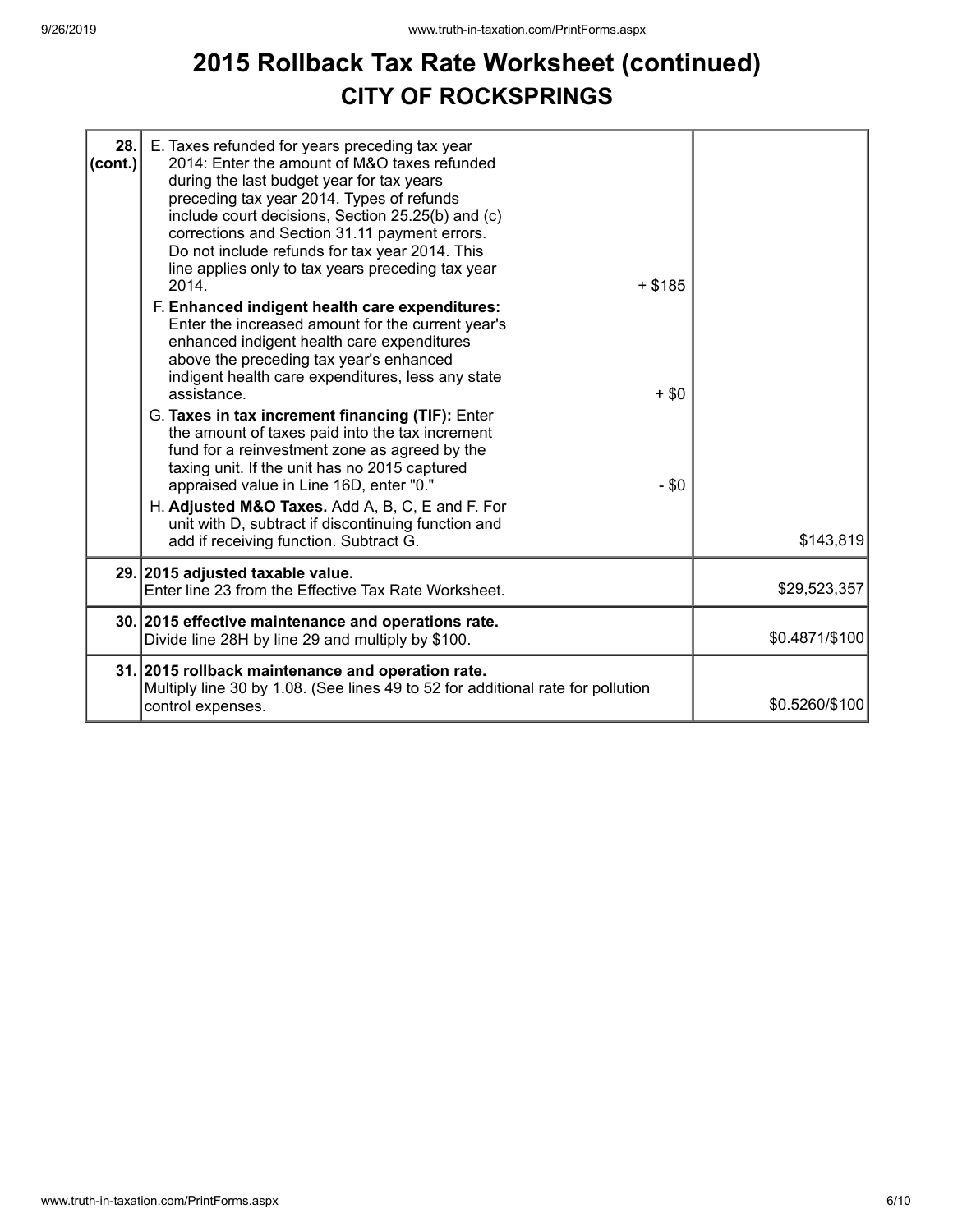## **2015 Rollback Tax Rate Worksheet (continued) CITY OF ROCKSPRINGS**

| 32. Total 2015 debt to be paid with property taxes and additional sales tax<br>revenue.<br>"Debt" means the interest and principal that will be paid on debts that:<br>(1) are paid by property taxes,<br>(2) are secured by property taxes,<br>(3) are scheduled for payment over a period longer than one year and<br>(4) are not classified in the unit's budget as M&O expenses.<br>A: Debt also includes contractual payments to other<br>taxing units that have incurred debts on behalf of this<br>taxing unit, if those debts meet the four conditions<br>above. Include only amounts that will be paid from<br>property tax revenue. Do not include appraisal<br>district budget payments. List the debt in Schedule<br><b>B: Debt Service.</b><br>\$0<br>B: Subtract unencumbered fund amount used to<br>reduce total debt.<br>$-\$0$<br>C: Subtract amount paid from other resources.<br>$-\$0$<br>D: Adjusted debt. Subtract B and C from A. | \$0            |
|----------------------------------------------------------------------------------------------------------------------------------------------------------------------------------------------------------------------------------------------------------------------------------------------------------------------------------------------------------------------------------------------------------------------------------------------------------------------------------------------------------------------------------------------------------------------------------------------------------------------------------------------------------------------------------------------------------------------------------------------------------------------------------------------------------------------------------------------------------------------------------------------------------------------------------------------------------|----------------|
| 33. Certified 2014 excess debt collections. Enter the amount certified by the<br>collector.                                                                                                                                                                                                                                                                                                                                                                                                                                                                                                                                                                                                                                                                                                                                                                                                                                                              | \$0            |
| 34. Adjusted 2015 debt. Subtract line 33 from line 32.                                                                                                                                                                                                                                                                                                                                                                                                                                                                                                                                                                                                                                                                                                                                                                                                                                                                                                   | \$0            |
| 35. Certified 2015 anticipated collection rate. Enter the rate certified by the<br>collector. If the rate is 100 percent or greater, enter 100 percent.                                                                                                                                                                                                                                                                                                                                                                                                                                                                                                                                                                                                                                                                                                                                                                                                  | 91.000000%     |
| 36. 2015 debt adjusted for collections. Divide line 34 by line 35.                                                                                                                                                                                                                                                                                                                                                                                                                                                                                                                                                                                                                                                                                                                                                                                                                                                                                       | \$0            |
| 37. 2015 total taxable value. Enter the amount on line 19.                                                                                                                                                                                                                                                                                                                                                                                                                                                                                                                                                                                                                                                                                                                                                                                                                                                                                               | \$30,244,852   |
| 38. 2015 debt tax rate. Divide line 36 by line 37 and multiply by \$100.                                                                                                                                                                                                                                                                                                                                                                                                                                                                                                                                                                                                                                                                                                                                                                                                                                                                                 | \$0.0000/\$100 |
| 39. 2015 rollback tax rate. Add lines 31 and 38.                                                                                                                                                                                                                                                                                                                                                                                                                                                                                                                                                                                                                                                                                                                                                                                                                                                                                                         | \$0.5260/\$100 |
| 40. COUNTIES ONLY. Add together the rollback tax rates for each type of tax the<br>county levies. The total is the 2015 county rollback tax rate.                                                                                                                                                                                                                                                                                                                                                                                                                                                                                                                                                                                                                                                                                                                                                                                                        |                |
| <b>Fund Name</b><br><b>Tax Rate</b><br>${fields2}$<br>${field65.1}$                                                                                                                                                                                                                                                                                                                                                                                                                                                                                                                                                                                                                                                                                                                                                                                                                                                                                      | \$/\$100       |

A taxing unit that adopted the additional sales tax must complete the lines for the *Additional Sales Tax Rate*. A taxing unit seeking additional rollback protection for pollution control expenses completes the *Additional Rollback Protection for Pollution Control*.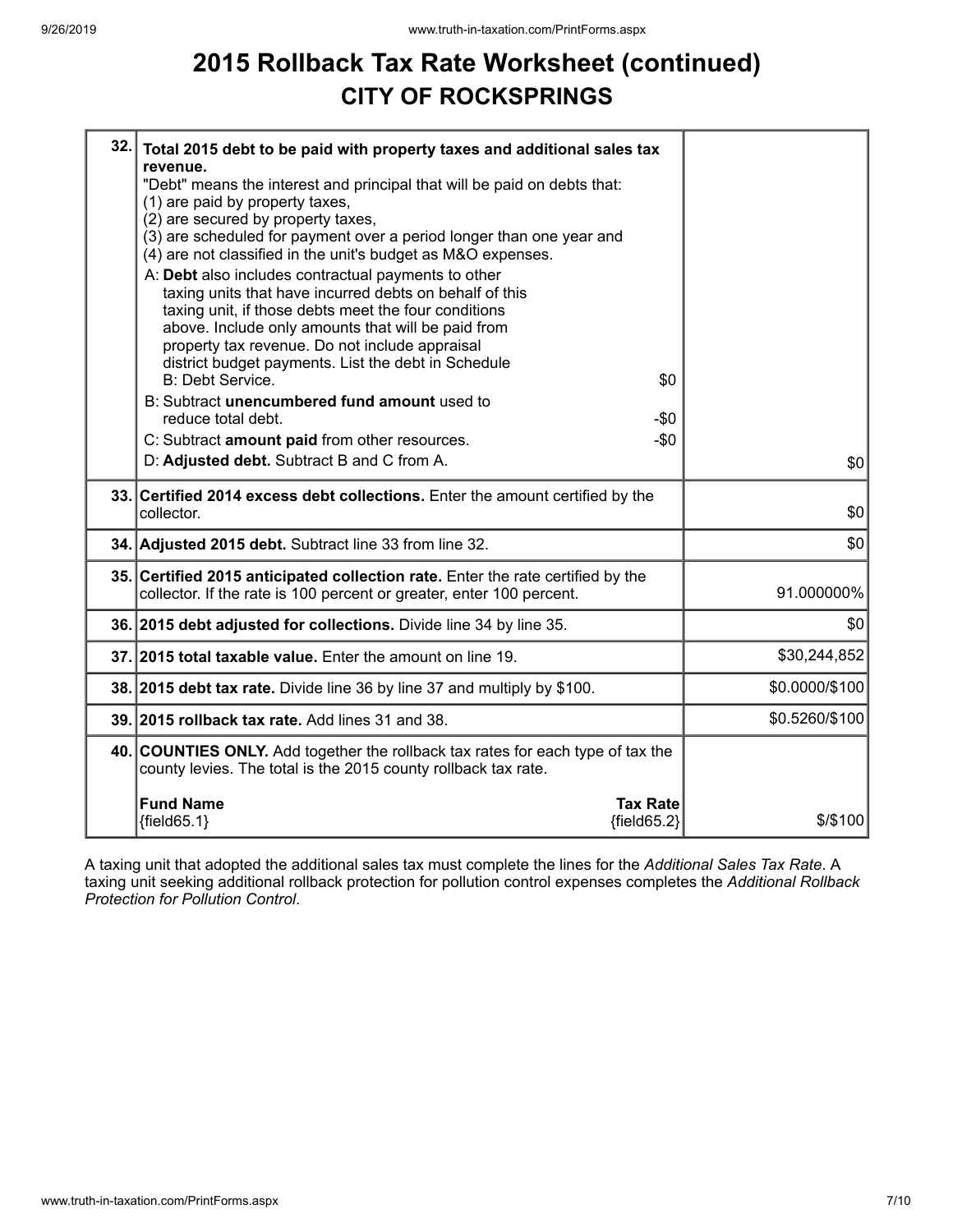### **Additional Sales Tax Rate Worksheet CITY OF ROCKSPRINGS**

| 41. Units that adopted the sales tax in August or November 2014, or in January or<br>May 2015. Enter the Comptroller's estimate of taxable sales for the previous<br>four quarters. Units that adopted the sales tax before August 2014, skip this<br>line. | \$0            |
|-------------------------------------------------------------------------------------------------------------------------------------------------------------------------------------------------------------------------------------------------------------|----------------|
| 42. Estimated sales tax revenue. Counties exclude any amount that is or will be<br>spent for economic development grants from the amount of estimated sales tax<br>revenue.                                                                                 |                |
| UNITS THAT ADOPTED THE SALES TAX IN AUGUST OR NOVEMBER<br>2014, OR IN JANUARY OR MAY 2015. Multiply the amount on line 41 by the<br>sales tax rate (.01, .005, or .0025, as applicable) and multiply the result by<br>.95.                                  |                |
| $-OR-$                                                                                                                                                                                                                                                      |                |
| UNITS THAT ADOPTED THE SALES TAX BEFORE AUGUST 2014. Enter<br>the sales tax revenue for the previous four quarters. Do not multiply by .95.                                                                                                                 | \$7,487        |
| 43. 2015 total taxable value. Enter the amount from line 37 of the Rollback Tax<br>Rate Worksheet.                                                                                                                                                          | \$30,244,852   |
| 44. Sales tax adjustment rate. Divide line 42 by line 43 and multiply by \$100.                                                                                                                                                                             | \$0.0247/\$100 |
| 45. 2015 effective tax rate, unadjusted for sales tax. Enter the rate from line 24 or<br>25, as applicable, on the Effective Tax Rate Worksheet.                                                                                                            | \$0.4881/\$100 |
| 46. 2015 effective tax rate, adjusted for sales tax.                                                                                                                                                                                                        |                |
| UNITS THAT ADOPTED THE SALES TAX IN AUGUST OR NOVEMBER<br>2014, OR IN JANUARY OR MAY 2015. Subtract line 45 from line 46.                                                                                                                                   |                |
| $-OR-$                                                                                                                                                                                                                                                      |                |
| UNITS THAT ADOPTED THE SALES TAX BEFORE AUGUST 2014. Enter<br>line 46, do not subtract.                                                                                                                                                                     | \$0.4881/\$100 |
| 47. 2015 rollback tax rate, unadjusted for sales tax. Enter the rate from line 39 or<br>40, as applicable, of the rollback tax rate worksheet.                                                                                                              | \$0.5260/\$100 |
| 48. 2015 rollback tax rate, adjusted for sales tax. Subtract line 44 from line 47.                                                                                                                                                                          | \$0.5013/\$100 |

If the additional sales tax rate increased or decreased from last year, contact the Comptroller's office for special instructions on calculating the sales tax projection for the first year after the rate change.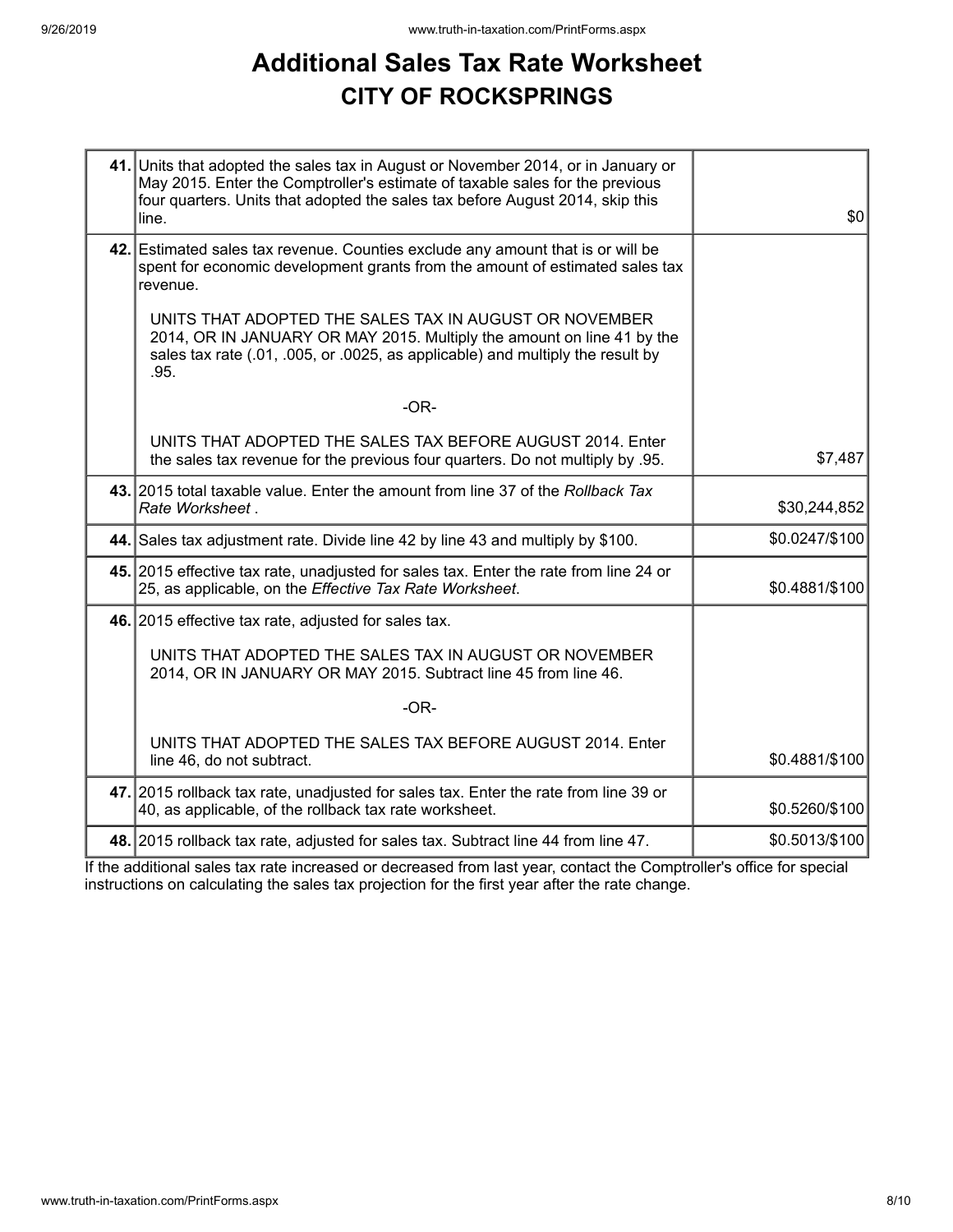## **Additional Rollback Protection for Pollution Control Worksheet CITY OF ROCKSPRINGS**

| 49. Certified expenses from TCEQ. Enter the amount certified in the determination<br>letter from TCEQ. The taxing unit shall provide its assessor with a copy of the<br>letter. See Part 3, the Rollback Rate, for more details. | \$0            |
|----------------------------------------------------------------------------------------------------------------------------------------------------------------------------------------------------------------------------------|----------------|
| 50. 2015 total taxable value. Enter the amount from line 37 of the Rollback Tax<br>Rate Worksheet.                                                                                                                               | \$30,244,852   |
| 51. Additional rate for pollution control. Divide line 49 by line 50 and multiply by 100.                                                                                                                                        | \$0.0000/\$100 |
| 52. 2015 rollback tax rate, adjusted for pollution control. Add line 51 to one of the<br>following lines (as applicable): line 39, line 40 (counties) or line 48 (units with<br>the additional sales tax).                       | \$0.5013/\$100 |